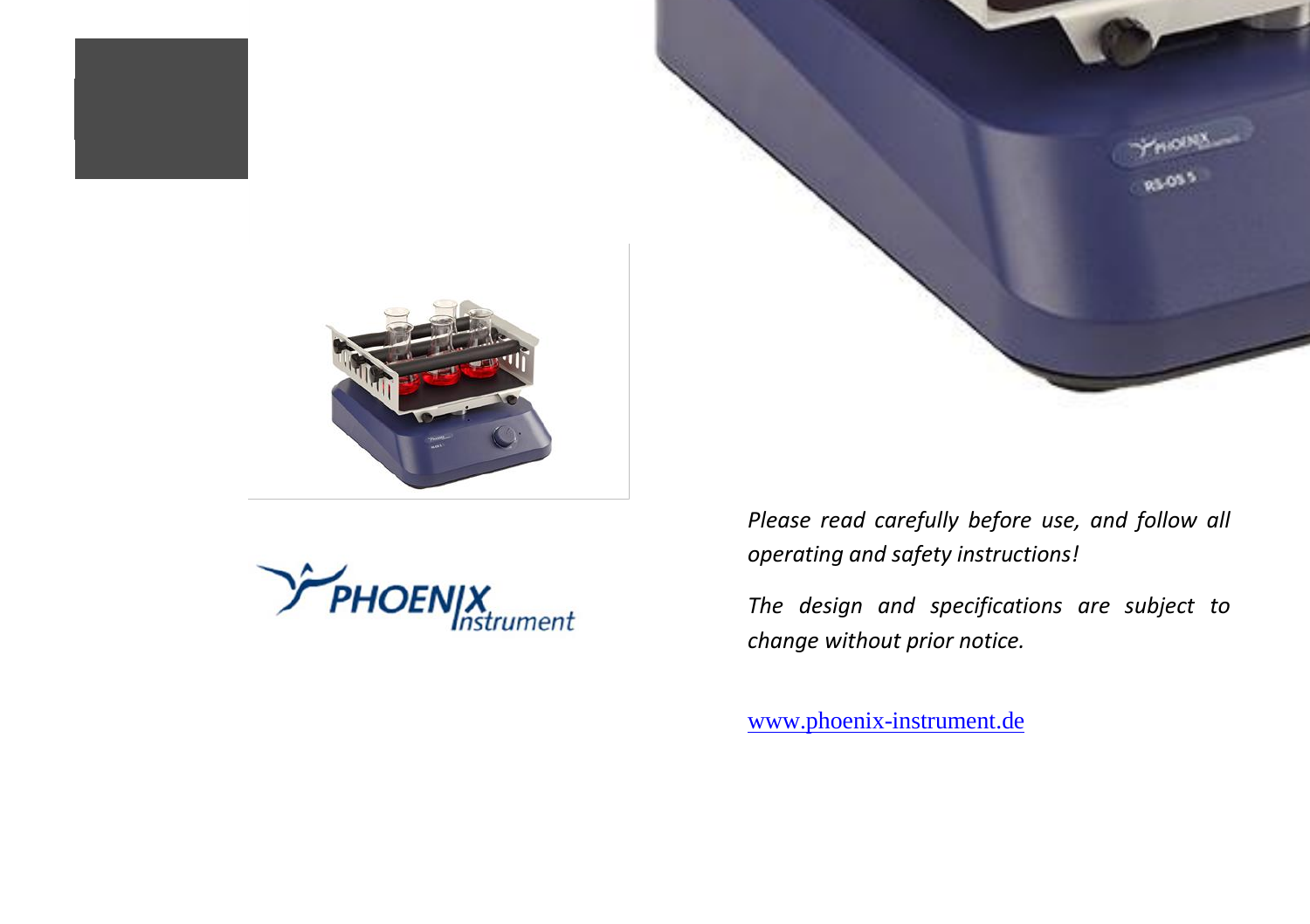## **Contents**

| 1.  |  |
|-----|--|
| 2.  |  |
| 3.  |  |
|     |  |
|     |  |
| 4.  |  |
| 5.  |  |
| 6.  |  |
| 7.  |  |
| 8.  |  |
| 9.  |  |
| 10. |  |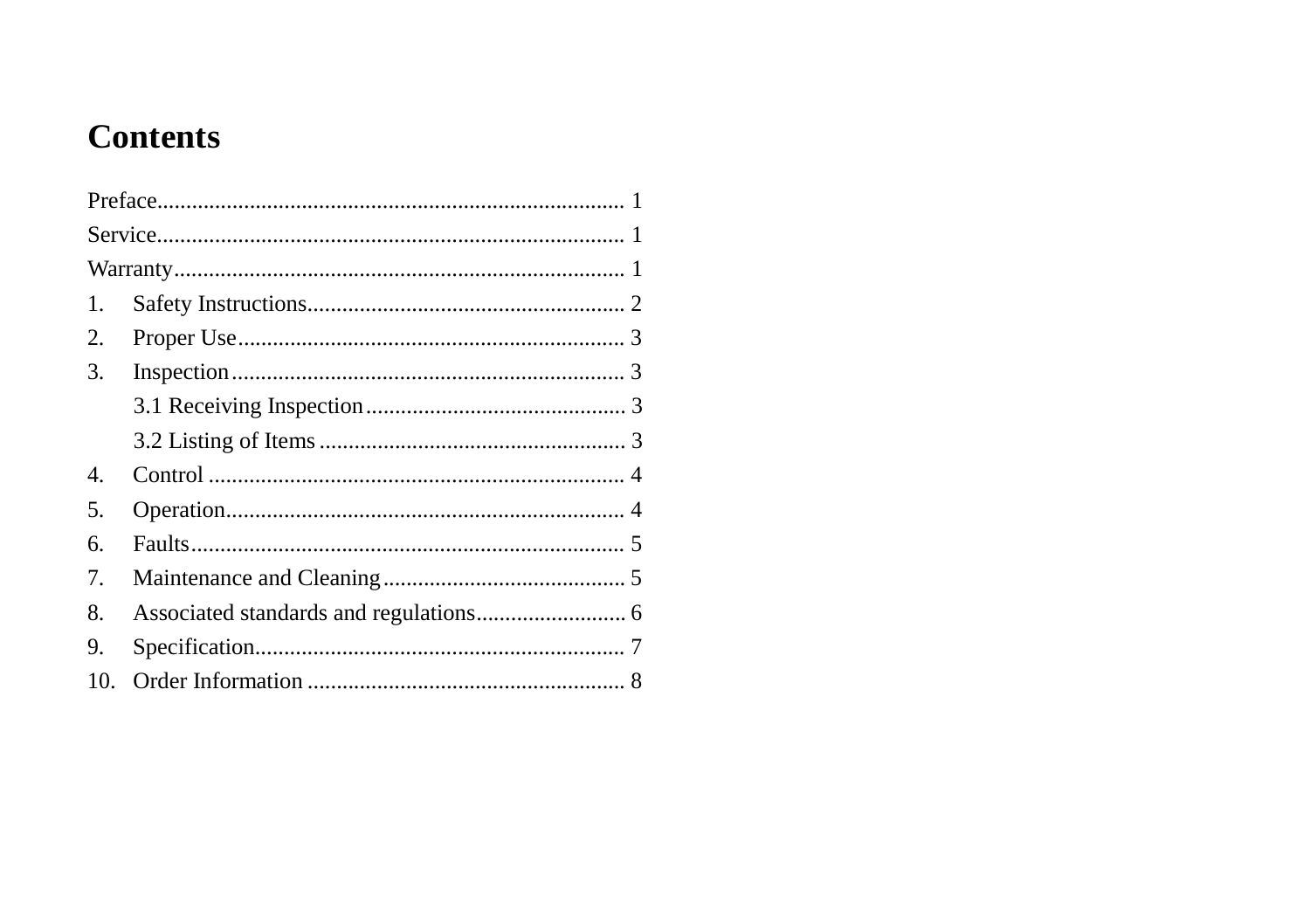#### **Preface**

Welcome to the "Analog Linear Shaker & Orbital Shaker User Manual". Users should read this manual carefully, follow the instructions and procedures, and beware of all the cautions when using this instrument.

#### **Service**

When help needed, you can always contact the service department of manufacturer for technical support in the following ways:

Phoenix-Instrument GmbH Heinkelstraße 10 30827 Garbsen/Germany Tel: +49-5131-9081830 Fax: +49-5131-9081839 E-mail: info@phoenix-instrument.de Http://www.phoenix-isntrument.de

Please provide the customer care representative with the following information:

- Serial number (on the rear panel)
- Certification
- Description of problem ( i.e., hardware or software )
- Methods and procedures adopted to resolve the problems
- Your contact information •

# **Warranty**

This instrument is warranted to be free from defects in materials and workmanship under normal use and service, for a period of 24 months from the date of invoice. The warranty is extended only to the original purchaser. It shall not apply to any product or parts which have been damaged on account of improper installation, improper connections, misuse, accident or abnormal conditions of operation.

For claims under the warranty please contact your local supplier. You may also send the instrument directly to manufacturer, enclosing the invoice copy and by giving reasons for the claim.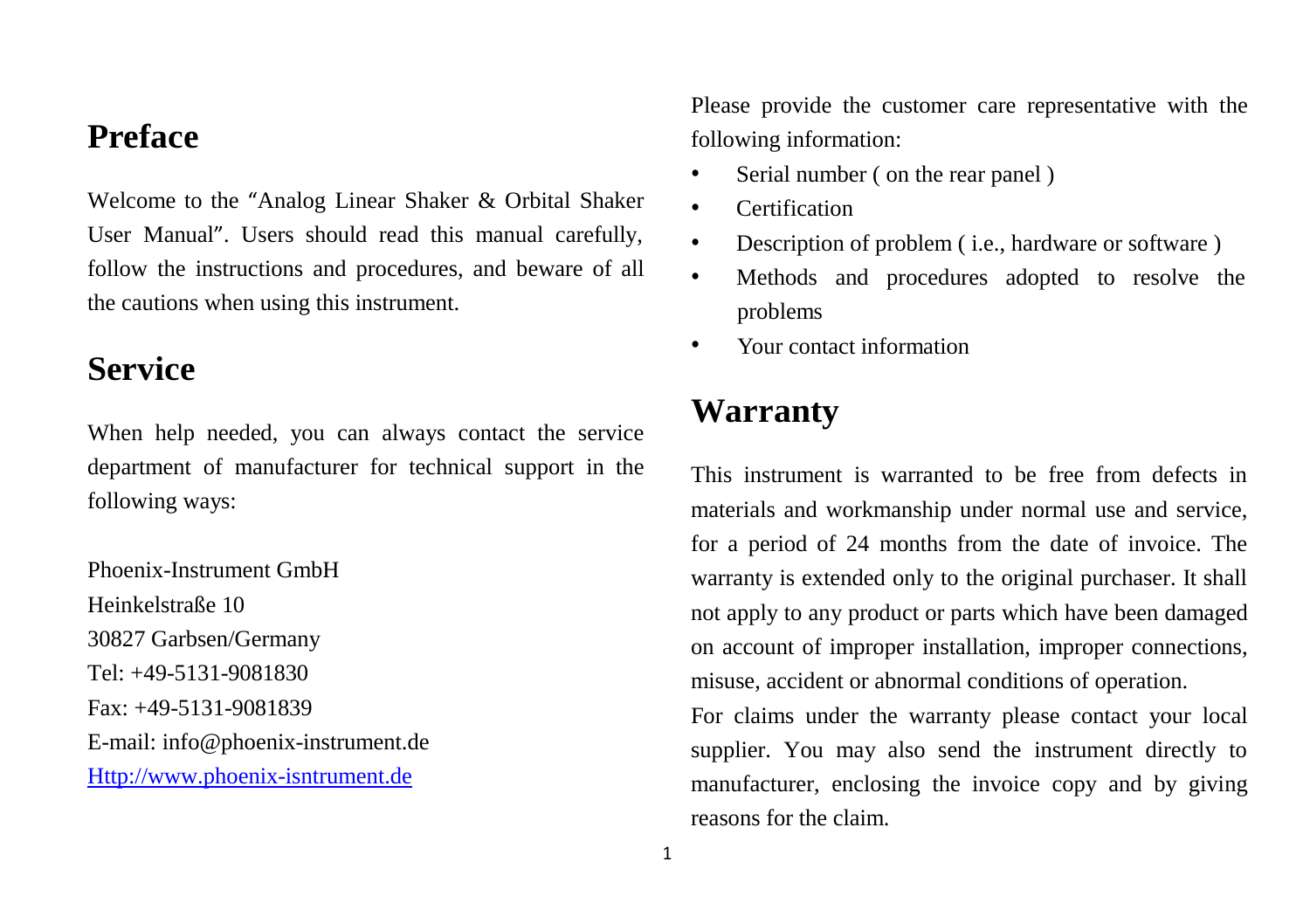## **1. Safety Instructions**

#### Warning!

- Read the operating instructions carefully before use.
- Ensure that only trained staff works with the instrument.

Protective ground contact !

- Ensure the socket must be grounded (protective ground contact) before use.
- When working wear personal safety guards to avoid the risk of:
	- Splashing liquids -
	- Broken glass containers
- Follow the safety instructions, guidelines and accident prevention regulations. •
- Do not touch the running parts, moving instrument care not rolling your fingers. •
- Set up the instrument in a spacious area on a stable, clean, non-slip, dry and fireproof surface. Do not operate the instrument in explosive atmospheres, with hazardous substances or under water. •
- If the instrument does not run smoothly, please decrease the motor speed. •
- Firmly secure the accessories and vessels in place to avoid damage or risk. •
- Preparation of samples may lead to dangerous flammable. Only process samples that will not react dangerous. •
- Use the standard accessories listed in the "accessories" section, and follow the instructions to use accessories to ensure safety. Please switch off the power before assembly of accessories, confirm the instrument and accessories are intact before switch on each time. •
- The instrument only be opened by expert, please switch off before use.
- The voltage stated on the nameplate must correspond to the mains voltage.
- Do not cover the instrument during running. Prevent the collision and extrusion to instrument and accessories.
- Keep away from high magnetic field.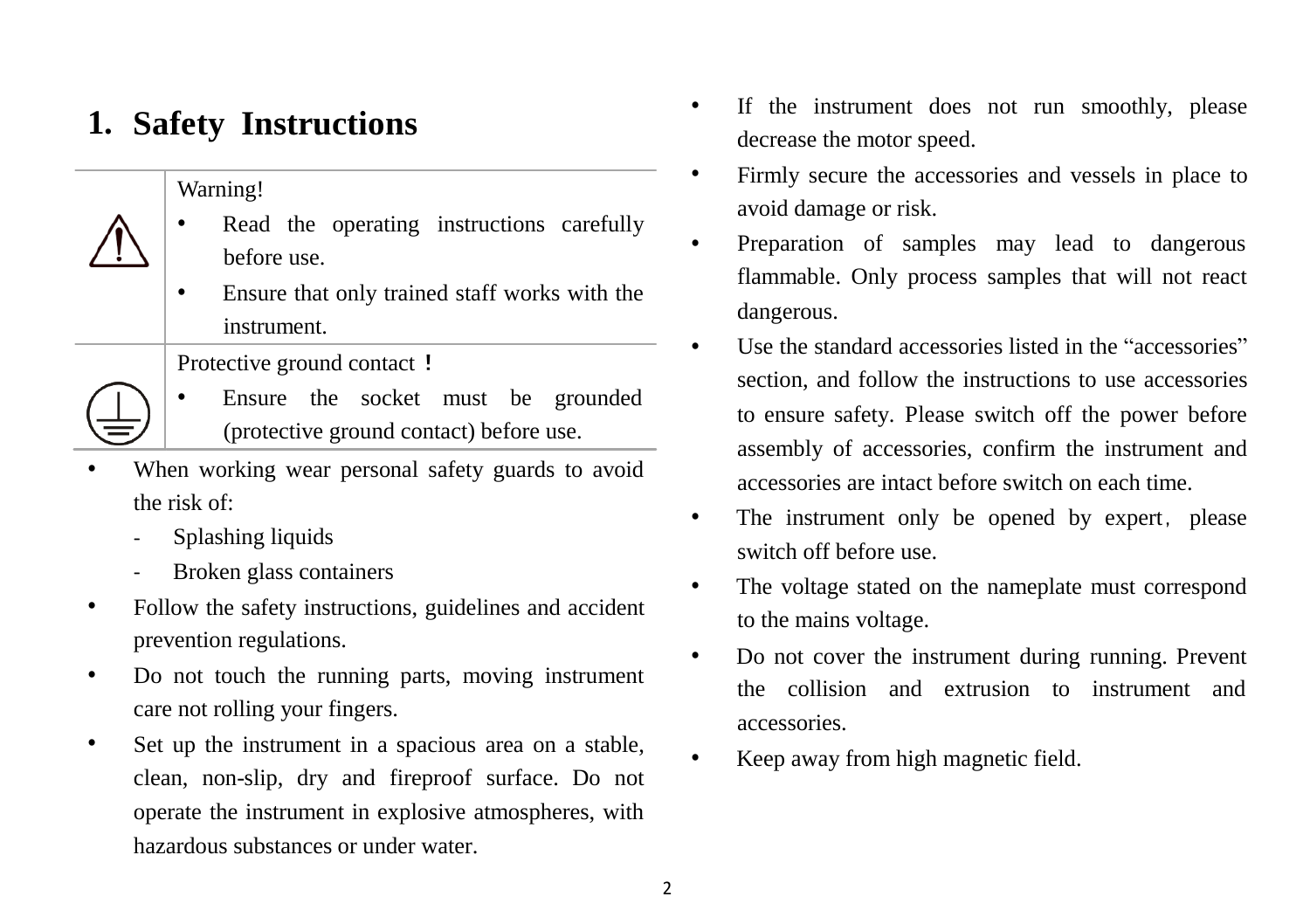#### **2. Proper Use 3. Inspection**

The instrument is designed for mixing sticky substance in schools, laboratories or factories. It can be installed on a variety of impeller, for different viscosity of the medium. This instrument is not suitable for using in residential areas or other constraints mentioned in Chapter 1.

Do not use the accessories recommended by the manufacturer, or failure to use the instructions, may be caused unsafe situation.

## **3.1 Receiving Inspection**

Unpack the instrument carefully and check for any damages which may have arisen during transport. If it happens, please contact manufacturer/supplier for technical support.



If there is any apparent damage to the system, please do not connect to the power line.

## **3.2 Listing of Items**

**Note:**

| <b>Items</b> | Qty |
|--------------|-----|
| Main unit    |     |
| Power cable  |     |
| User manual  |     |
|              |     |

Table 1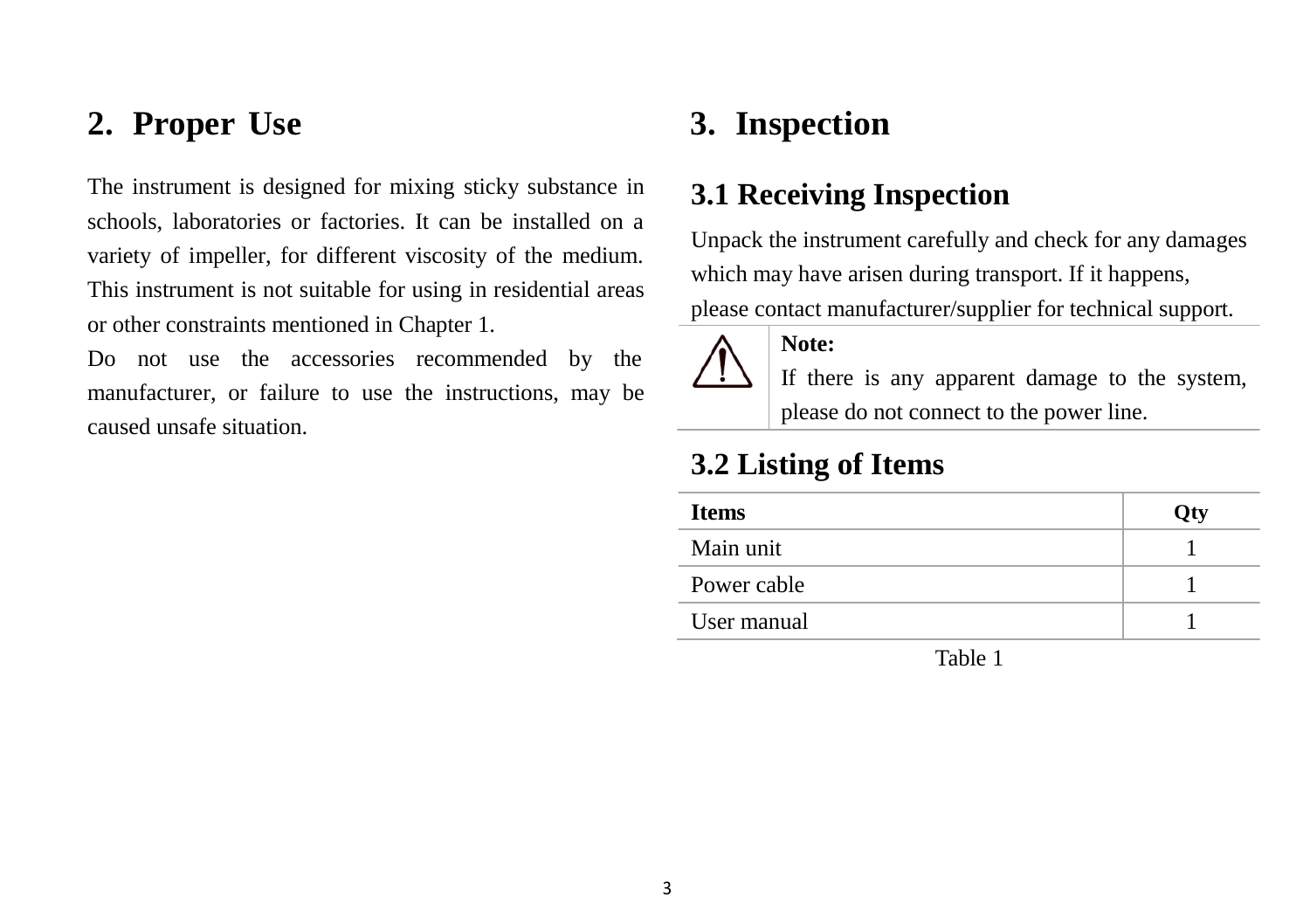## **4. Control**





Figure 1

| <b>Items</b>       | <b>Descriptions</b>       |  |
|--------------------|---------------------------|--|
| Speed control knob | Set target speed.         |  |
| Power switch       | Switch ON/OFF instrument. |  |
| Power interface    | Connect the power cable   |  |
| Power light        | Green LED display light   |  |
| Table 2            |                           |  |

## **5. Operation**

- Place the instrument in safe and stable surface, ensure the required operating voltage and power supply voltage matched.
- Connect the power cable.
- Install the platform.
- Switch ON the instrument.
- Rotate the speed control knob clockwise to set target speed, and the shaking function will be switched on.
- Rotate the speed control knob to the left-most position to switch off the shaking function.
- Switch OFF the instrument.

If these operations above are normal, the instrument is ready to operate. If not, the instrument may be damaged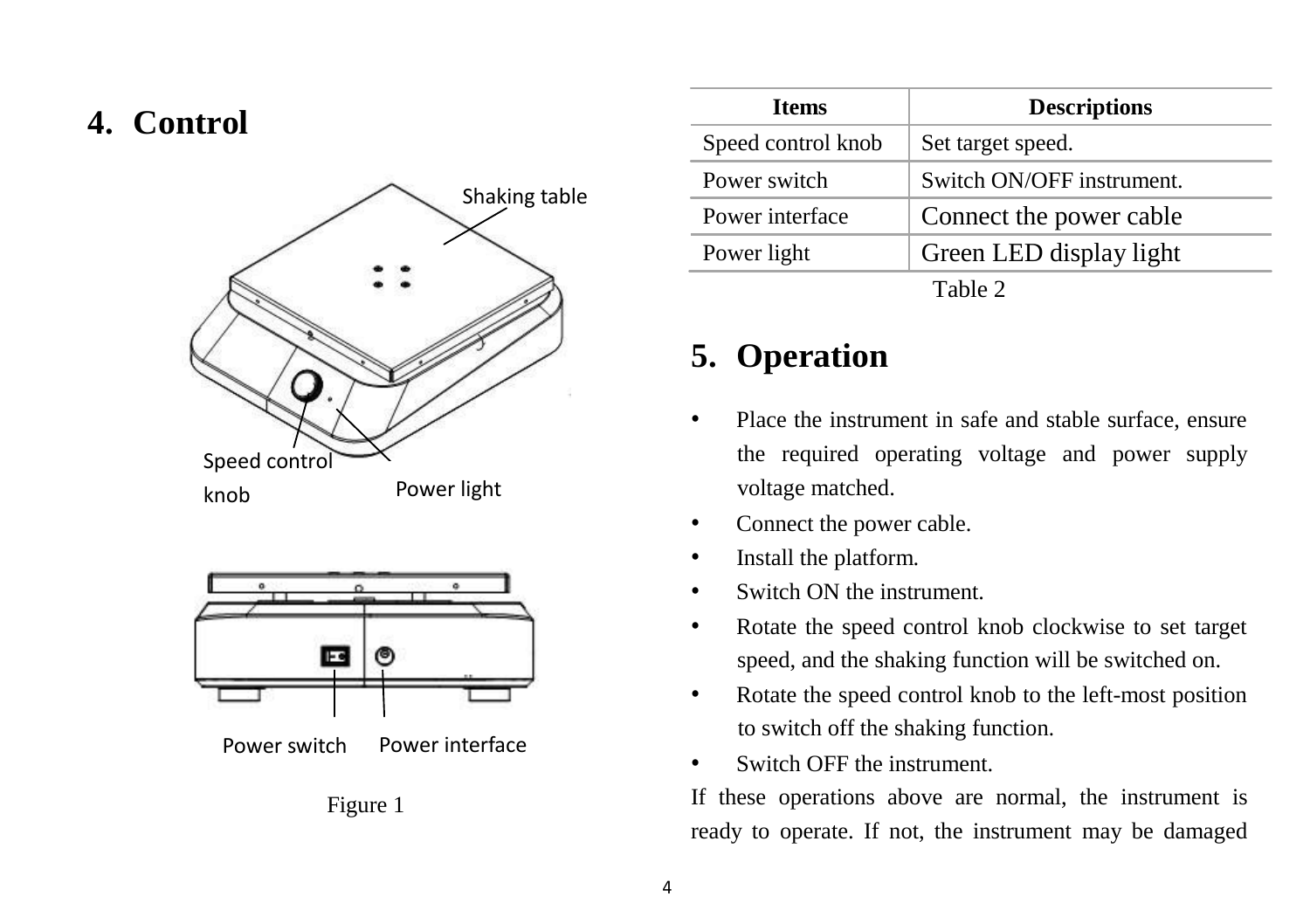during transportation, please contact technical support of manufacturer/supplier.

#### **Note:**



The speed value can be altered during shaking.

## **6. Faults**

- When switched ON, the instrument does not work
	- Check whether the power cable is connected
- Motor speed cannot reach set value
	- Check whether it is overloaded

## **7. Maintenance and Cleaning**

- Proper maintenance can keep instrument working properly and lengthen its lifetime.
- Do not spray cleanser into the instrument when cleaning.
- Do not remove the power line when cleaning. Only use recommended cleansers:

| Dyes         | Isopropyl alcohol |                          |  |  |
|--------------|-------------------|--------------------------|--|--|
| Construction |                   | Water containing tenside |  |  |

| Materials         | Isopropyl alcohol           |  |  |  |
|-------------------|-----------------------------|--|--|--|
| Cosmetics         | Water containing<br>tenside |  |  |  |
|                   | Isopropyl alcohol           |  |  |  |
| <b>Foodstuffs</b> | Water containing tenside    |  |  |  |
| <b>Fuels</b>      | Water containing tenside    |  |  |  |

• Before using other method for cleaning or decontamination, the user must ascertain with the manufacturer that this method will not damage the instrument. Wear the proper protective gloves during cleaning of the instrument.

#### **Note:**

- Electronic device cannot clean with cleanser.
- If you require maintenance service, must be cleaned the instrument in advance to avoid pollution of hazardous substances, and to send back into original packing.
- If the instrument will not use for a long time, please switch off and place in a dry, clean, room temperature and stable location.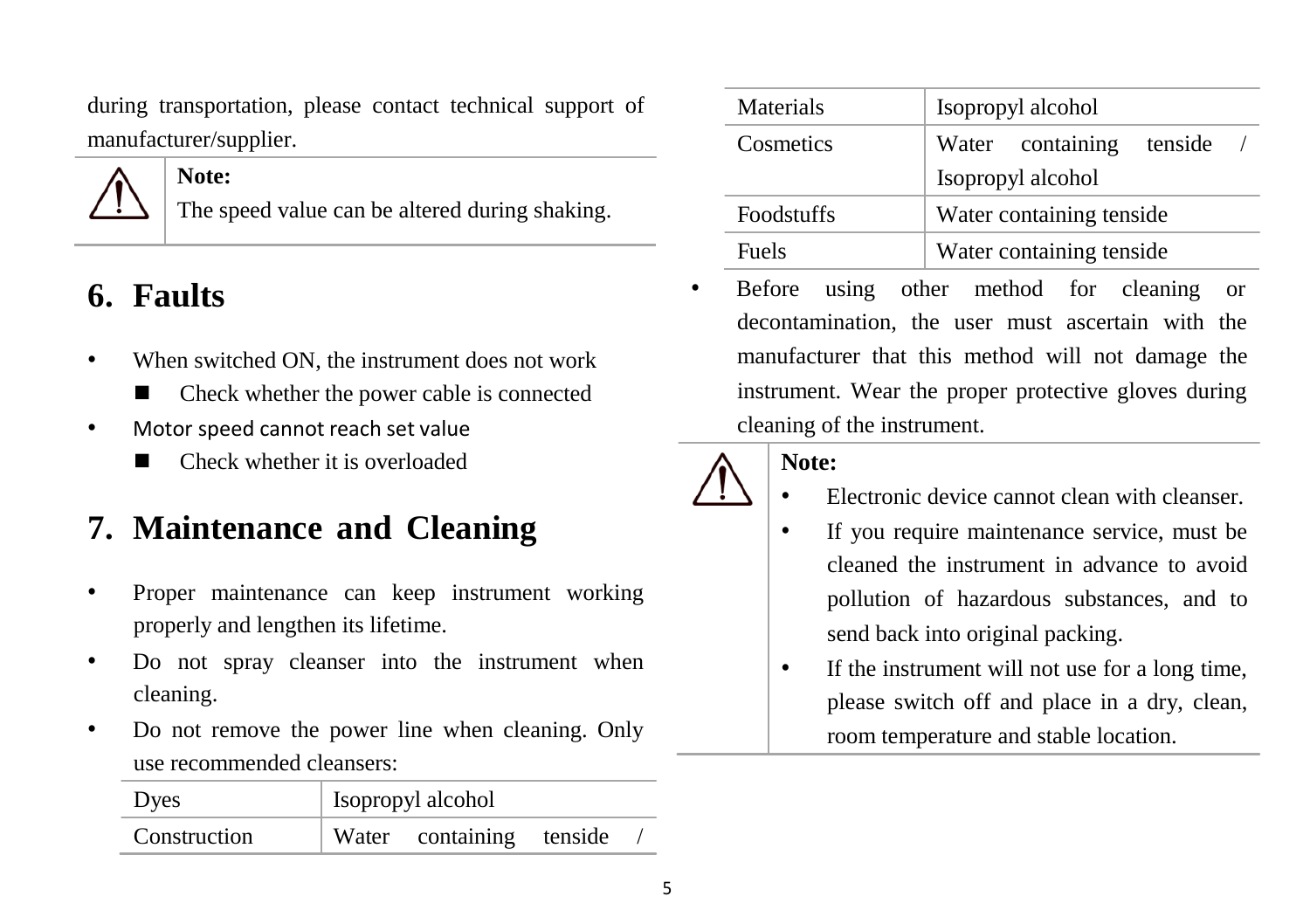#### **8. Associated standards and regulations**

Construction in accordance with the following safety standards:

EN 61010-1

UL 3101-1

```
CAN/CSA C22.2(1010-1)
```
EN 61010-2-10

Construction in accordance with the following EMC standards:

EN 61326-1

Changes or modifications not expressly approved by the party responsible for compliance could void the user's authority to operate the equipment.

NOTE: This equipment has been tested and found to comply with the limits for a Class A digital device, pursuant to Part 15 of the FCC Rules. These limits are designed to provide reasonable protection against harmful interference when the equipment is operated in a commercial environment. This equipment generates, uses, and can radiate radio frequency energy and, if not installed and used in accordance with the instruction manual, may cause harmful interference to radio communications. Operation of this equipment in a residential area is likely to cause harmful interference in which case the user will be required to correct the interference at his own expense.